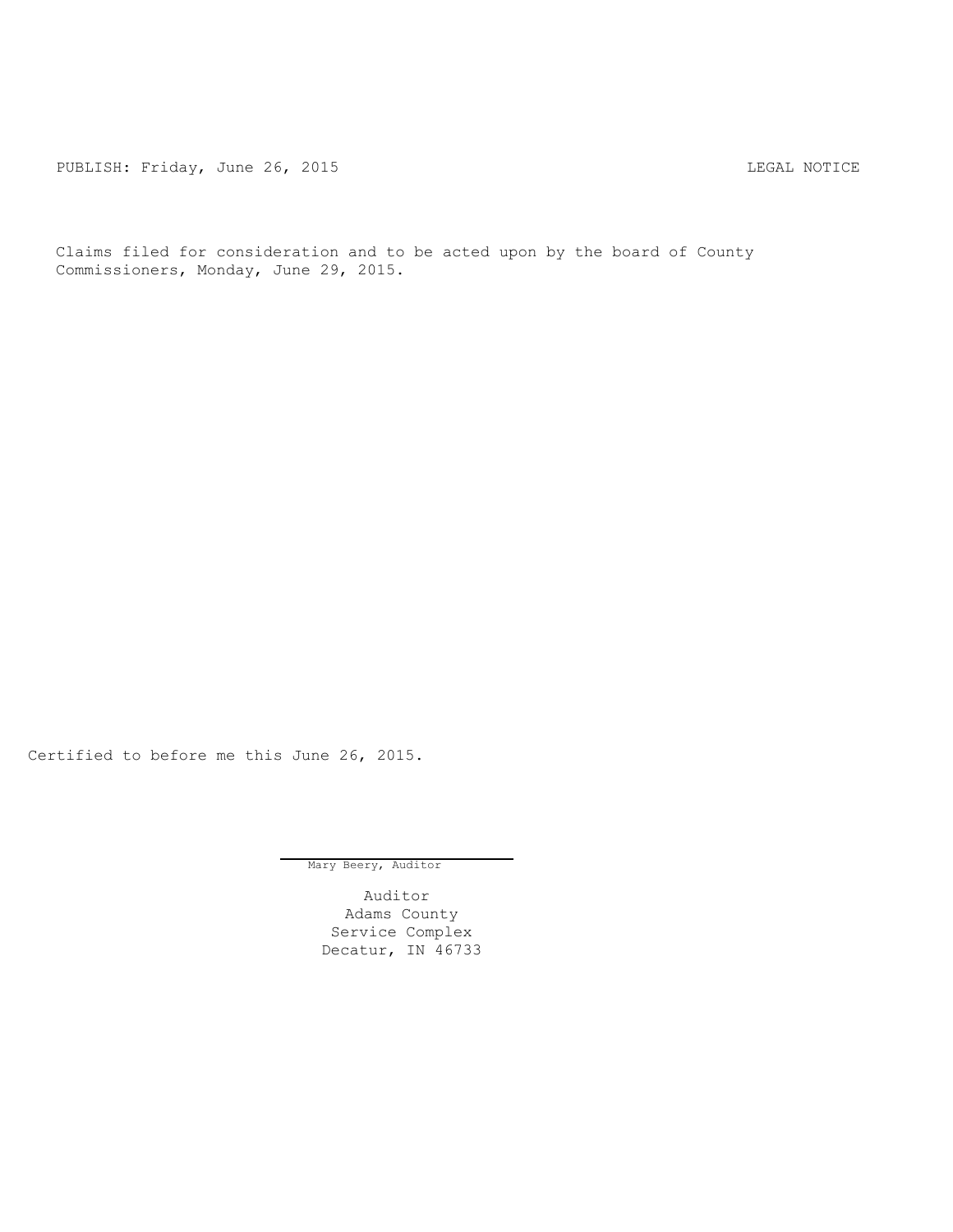

## **Claims Docket for Newspaper Adams County, Indiana**

## For Period: **6/2/2015** to **6/15/2015**

Date Claims to be Paid: **6/29/2015**

*313 W. Jefferson St. Decatur, IN 46733 (219) 724-2600*

| Vendor                                   | Amount    | <b>Vendor</b>                            | Amount    |
|------------------------------------------|-----------|------------------------------------------|-----------|
| <b>Adams Memorial Hospital</b>           | 2,984.68  | <b>AIT</b> Laboratories                  | 1,025.00  |
| Indiana Michigan Power                   | 11,405.87 | Appraisal Research Corporation           | 9,551.45  |
| Berne Ready Mix                          | 3,585.40  | Berne Tri-Weekly News                    | 69.13     |
| Suburban Propane LP                      | 66.00     | Chet's Pest Control                      | 30.00     |
| Cintas Location #338                     | 54.35     | Decatur True Value                       | 136.16    |
| <b>Complete Printing Service</b>         | 136.00    | Computer Systems, Inc.                   | 1,250.00  |
| Dealership Holdings LLC                  | 130.51    | Darrell Sigworth                         | 56.32     |
| Decatur Daily Democrat                   | 12.41     | <b>Decatur Dental Services</b>           | 203.45    |
| Decatur Postmaster                       | 505.00    | Douglas L. Bauman                        | 90.00     |
| Erie Haven                               | 1,496.75  | Frame Service, Inc.                      | 639.76    |
| Gasoline Equipment                       | 146.86    | Gordon Food Service                      | 2,299.32  |
| Grimm's Auto                             | 119.65    | Haggard-Sefton & Hirschy Funeral Home    | 500.00    |
| <b>Heller Nursery</b>                    | 10.49     | Hilty Engine Service                     | 115.14    |
| I.C.O. Training Fund                     | 12.00     | <b>Innovative Concepts</b>               | 1,917.50  |
| Racquel Werich                           | 70.00     | Kiess Electric                           | 110.56    |
| Lehman Feed Mill                         | 1,524.25  | Mark S. Gresla, MD                       | 60.00     |
| Monroe Water Department                  | 150.90    | Nipsco                                   | 4,160.15  |
| Parrish Electric/PhazPak Inc             | 3,100.00  | Piqua Repair Inc.                        | 44.95     |
| Portland Motor Parts, Inc                | 399.46    | Quill Corporation                        | 73.98     |
| Rhonda L. McIntosh                       | 21.12     | Roger Thompson                           | 60.00     |
| St. Joseph Health Systems, LLC           | 1,390.00  | Steven R. Jenkins Company                | 79.98     |
| Print Shop                               | 260.63    | Thomas Fox                               | 35.00     |
| Tractor Supply Credit Plan               | 21.14     | Treasurer of Adams County                | 11,747.65 |
| Underground Pipe & Valve,                | 2,747.38  | Welder Services, Inc.                    | 32.23     |
| West Payment Center                      | 508.20    | CenturyLink                              | 6.92      |
| Adams County Automotive Supply, Inc.     | 164.56    | Fuhrman Electric Corporat                | 96.00     |
| Duane Moser                              | 2,667.00  | Purdue University                        | 705.32    |
| Waste Management                         | 293.00    | Logans Stump Removal                     | 50.00     |
| B Secure Alarm Systems, Inc.             | 75.56     | Lehman Auto Sales                        | 10.06     |
| Mary Beery                               | 1,378.21  | Don Myers Plumbing                       | 274.00    |
| Youth Opportunity Center, Inc            | 6,020.00  | Connie Sprunger                          | 70.40     |
| Indiana Farm Bureau                      | 125.00    | Craigville Diesel Service                | 2.72      |
| Goodwin - Cale & Harnish Memorial Chapel | 100.00    | Zurcher's Best-One Tire & Auto Care, Inc | 1,282.51  |
| Tom Magnan/Special Needs                 | 34.34     | Kerry Jones Farm Drainage                | 2,175.00  |
| Kristina Nichols                         | 32.83     | Karen Fouts                              | 115.59    |
| Emil W. Meyer                            | 60.00     | Harvest Land Co-op                       | 19,968.57 |
| Wal-Mart                                 | 124.75    | Adams County Truck Repair, Inc.          | 1,159.86  |
| Impac                                    | 304.00    | Beth A. Webber                           | 1,715.88  |
| Thomas R Krueckeberg                     | 44.00     | Adams County Sheriff's Department        | 332.00    |
| <b>ERS Wireless Communications</b>       | 1,570.90  | Allen County Auditor                     | 430.36    |
| Southeastern Equipment Company Inc       | 321.30    | Wheeler's Sharpening                     | 40.00     |
| Troyer's Market LLC                      | 1,937.55  | Michelle Hackenjos                       | 251.28    |
| Alpine Falls, Inc.                       | 22.97     | Deborah A. Schantz                       | 159.25    |
| Dell Marketing L.P.                      | 3,445.63  | PC Mall-Gov                              | 32,146.22 |
| Extinguisher Co. No. 1                   | 180.00    | Verizon Wireless                         | 1,552.26  |
| <b>Stationair's Express</b>              | 487.11    | Landon Patterson                         | 1,083.04  |
| Habegger's Ace Lumber #4488              | 27.34     | Schneider Corporation                    | 2,000.00  |
| Lifeline Youth & Family Services, Inc.   | 2,375.00  | Cintas Location #G64                     | 779.69    |